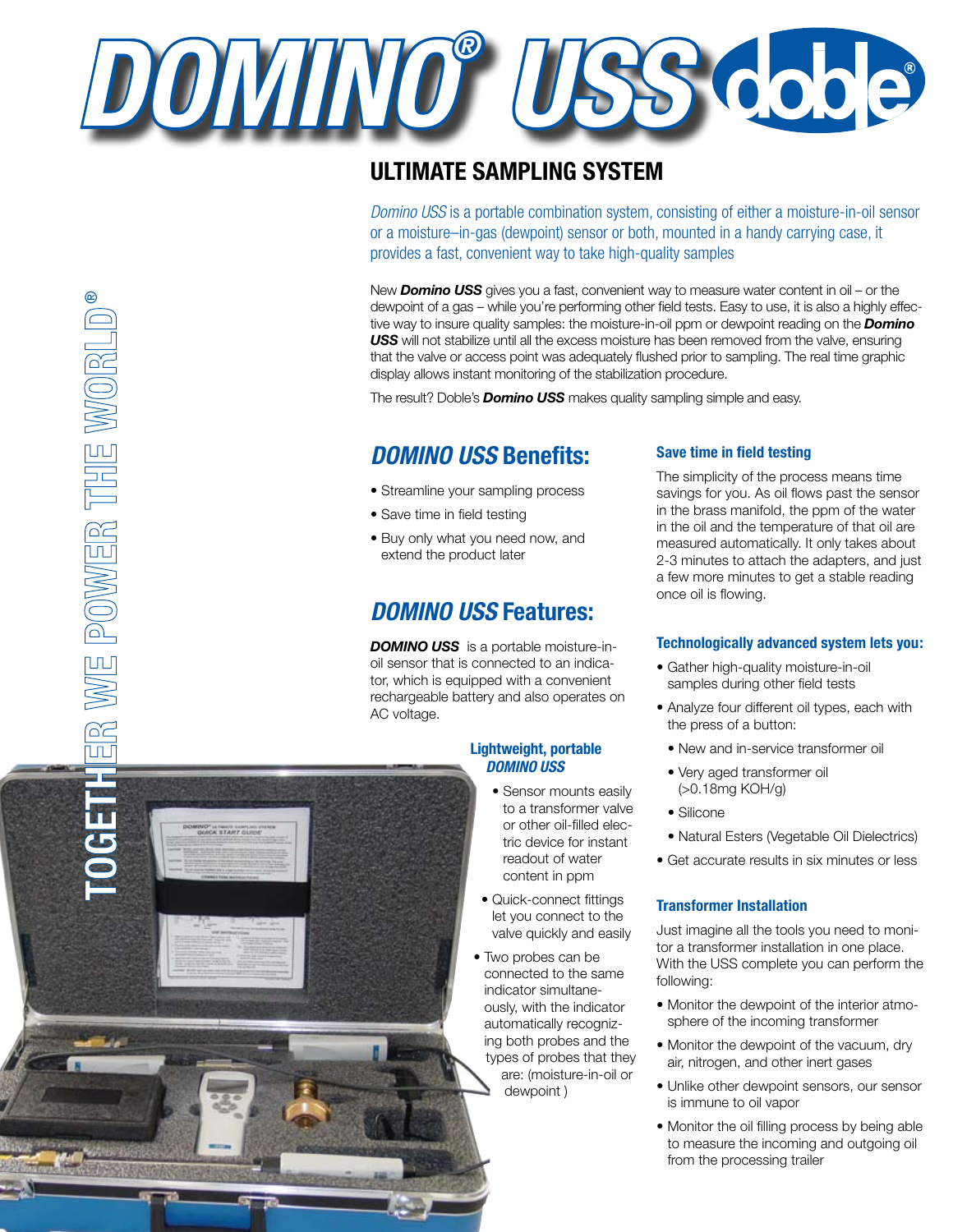## **Buy just what you need now, and expand later**

**Domino USS** lets you begin with a basic kit and add to it as your needs evolve.

## **modular, multi-option structure:**

- Begin with a *Domino USS* kit: either for moisture-in-oil or dewpoint; plumbing fittings for connecting to transformers or other apparatus; handheld indicator, with rechargeable battery and AC adapter
- Add a moisture-in-oil oil probe
- Add a dewpoint probe with sampling manifold

## *Domino USS* **Ordering Information:**

- 1. Moisture-in-oil USS comes with rechargeable indicator, one (1) moisture-in-oil probe, quick-connect brass sampling manifold, plumbing connections, tools, and accessories housed in a small tool box inside a larger durable case with oil resistant foam and instructions
- 2. Dewpoint USS comes with rechargeable indicator, one (1) dewpoint probe with a stainless steel sampling manifold, tools, and accessories housed in a small tool box inside a larger durable case with oil resistant foam and instructions
- 3. USS Complete comes with rechargeable indicator, two (2) moisture-in-oil probes, quick-connect brass sampling manifold, one (1) dewpoint probe with sampling manifold, plumbing connections, tools, and accessories housed in a small tool box inside a larger durable case with oil resistant foam and instructions
- 4. Options Additional moisture-in-oil probe(s) Additional dewpoint probe(s) 10m long probe cable extension

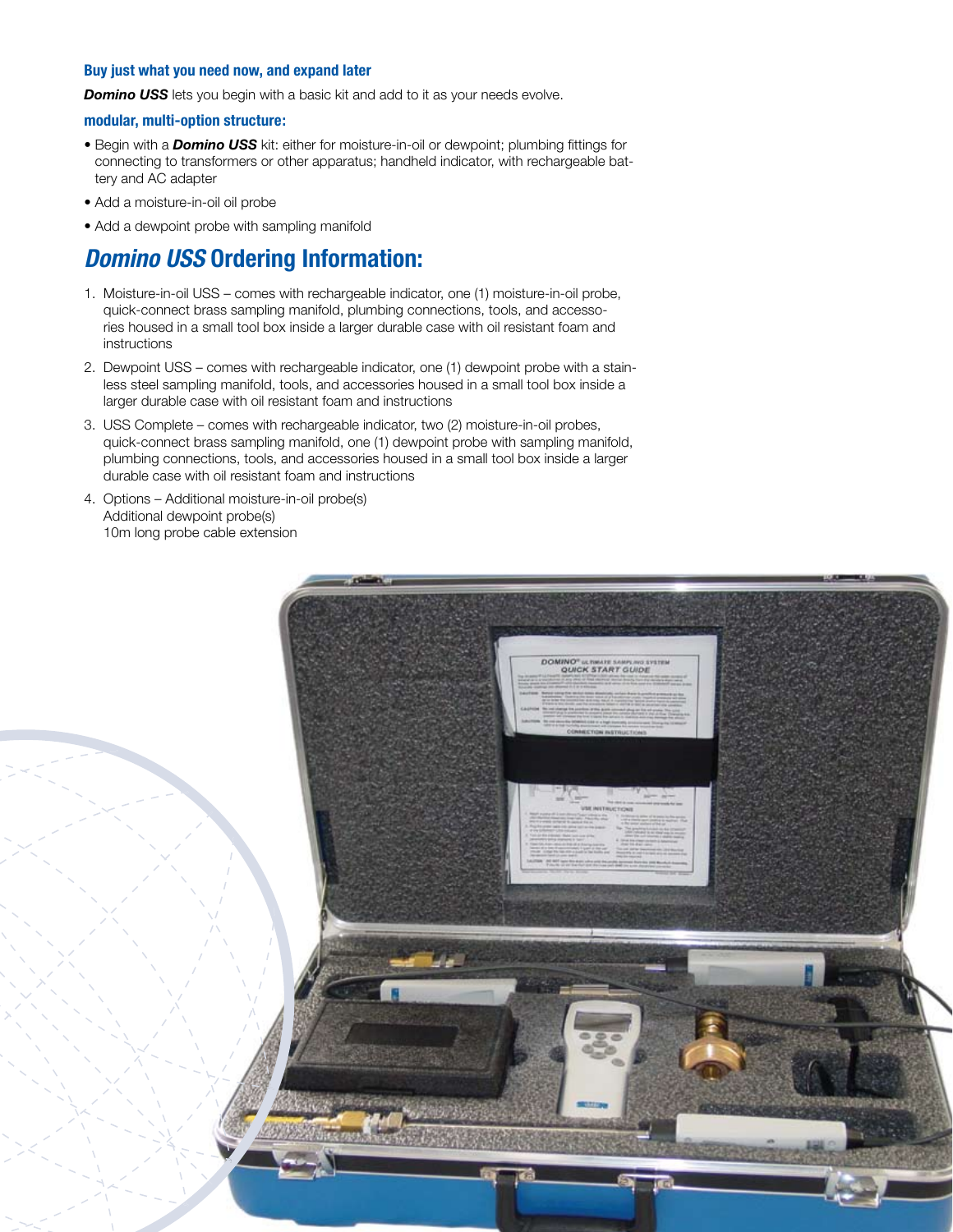# *DOMINO® USS* **Technical Specifications**



# **Handheld Indicator:**

| <b>Operating and Mechanical Parameters:</b><br><b>Humidity</b> | 0 to 100%RH,<br>non-condensing                                                                     |
|----------------------------------------------------------------|----------------------------------------------------------------------------------------------------|
| <b>Temperature range</b>                                       | $-10$ to $40^{\circ}$ C                                                                            |
| Languages                                                      | English, Finnish,<br>French, German,<br>Spanish,<br>Swedish                                        |
| <b>Display</b>                                                 | <b>Backlit LCD</b><br>Character<br>height up to<br>16 <sub>mm</sub>                                |
| <b>Probe inputs</b>                                            | $1$ or $2$                                                                                         |
| <b>Power supply</b>                                            | Rechargeable<br>NIMH battery<br>pack with AC<br>power or 4 x AA<br>size alkalines,<br>type IEC LR6 |
| Analog output                                                  | 0 to 1 VDC                                                                                         |
| <b>Output resolution</b>                                       | 0.6mV                                                                                              |
| <b>Accuracy</b>                                                | 0.2% full scale                                                                                    |
| <b>Temperature dependence</b>                                  | $0.0002\%$ /°C<br>full scale                                                                       |
| <b>Minimum load resistor</b>                                   | 10 kohm to<br>ground                                                                               |
| Date interface                                                 | <b>RS232C (EIA-</b><br>232)                                                                        |
| Data logging capacity                                          | 900 to 2700 real<br>time data points                                                               |
| <b>Logging interval</b>                                        | $1s$ to $12h$                                                                                      |

## **Logging duration** 1 min to memory

**Alarm** 

| <b>Housing classification</b> | IP 54                   |
|-------------------------------|-------------------------|
| Housing material              | ABS/PC-Blend            |
| Housing weight                | 400a                    |
| Storage temperature           | $-40$ to $70^{\circ}$ C |
| Storage humidity range        | 0 to 100% RH,           |
|                               | non-condensing          |

#### **Battery pack: Operation times**

**Operation times Power consumption** 

**Charging time** 



# **Moisture-In-Oil Probe Option**

| <b>Measured Variables:</b>                                           |                                                           |
|----------------------------------------------------------------------|-----------------------------------------------------------|
| <b>Relative Saturation (RS)</b>                                      | 0 to 100%<br>(-40 to 60°C)                                |
| <b>Temperature</b><br><b>Measurement</b>                             | $-40$ to 100 $^{\circ}$ C                                 |
| Parts per Million of water                                           | calculated<br>(ppm w/w)                                   |
| <b>Sensor Types:</b><br><b>Water Sensor</b><br>Temperature*          | Thin film polymer<br>Pt 100 RTD 1/3                       |
| <b>Sensor Accuracy:</b>                                              | Class B IEC 751                                           |
| <b>RS: Accuracy (including</b><br>nonlinearity and<br>repeatability) | (0-90% range),<br>$±1\%$ RS<br>(90-100%<br>range), ±2% RS |
| Temperature at 20°C                                                  | $+0.1^{\circ}$ C                                          |
| <b>Mechanics:</b>                                                    |                                                           |

| Pressure range of<br>sensor head (probe) |
|------------------------------------------|
| <b>Operating temperature</b><br>range    |
| <b>Sensor protection grid</b>            |
| Probe head diameter                      |
| <b>Housing classification</b>            |
| <b>Electronics housing</b><br>material   |

| full                            |
|---------------------------------|
| Audible alarm<br>function       |
| IP 54                           |
| ABS/PC-Blend                    |
| 400g                            |
| $-40$ to $70^{\circ}$ C         |
| 0 to 100% RH,<br>non-condensing |
| 48h typical at<br>$0000 - 0.4$  |

| ous use                           |
|-----------------------------------|
| Up to 30 days<br>data logging use |
| 10W maximum<br>during charge      |
| 4h                                |
|                                   |
|                                   |

# **Mechanics:**

C) **ymer** 751

0-20 bar (0-290

**Operating temperature** -40 to 60°C

**Stainless steel** 

**IP65 (NEMA 4) Electronics housing** APS/PC-Blend

**Probe head diameter** 12mm

psi)

 $6$  RS

*Specifications are subject to change without notice.*

For more information, contact DOMINO@doble.com

(AIS316L)

**Probe cable length** 1.9m **Extension cable (option)** 10m

**Weight of probe assembly** 520g



# **Dewpoint Probe:**

| <b>Measured Variables:</b>                  |                                                              |
|---------------------------------------------|--------------------------------------------------------------|
| <b>Dewpoint</b>                             | -70 to 30°C                                                  |
| Temperature Measurement -10 to 60°C         |                                                              |
| Gas types                                   | Air, nitrogen,<br>inerts, SF <sub>e</sub>                    |
| <b>Sensor Types:</b><br><b>Water Sensor</b> | Thin film poly-<br>mer, 180M                                 |
| <b>Temperature</b>                          | Pt 100 RTD 1/3<br>Class B IEC 751                            |
| <b>Sensor Accuracy:</b><br><b>Dewpoint</b>  | $\pm 2^{\circ}$ C full scale                                 |
| Temperature at 20°C                         | $\pm 0.2^{\circ}$ C                                          |
| <b>Mechanics:</b>                           |                                                              |
| Pressure range of sensor                    | 0-20 bar (0-290<br>psi) head (probe)                         |
| <b>Operating temperature</b>                | $-10$ to $60^{\circ}$ C<br>range                             |
| <b>Sensor protection</b>                    | Stainless steel<br>sintered filter                           |
| <b>Connection</b>                           | G1/2 inch,<br>ISO228-1<br>thread with<br>bonded seal<br>ring |
| <b>Housing classification</b>               | IP65 (NEMA 4)                                                |
| <b>Electronics housing</b>                  | APS/PC-Blend<br>material                                     |
| <b>Probe material</b>                       | Stainless steel<br>(AIS316L)                                 |
| Probe cable length                          | 1.9 <sub>m</sub>                                             |
| Weight of probe assembly                    | 350g                                                         |
| <b>Sampling Cell</b>                        | included, stain-<br>less steel                               |
|                                             |                                                              |